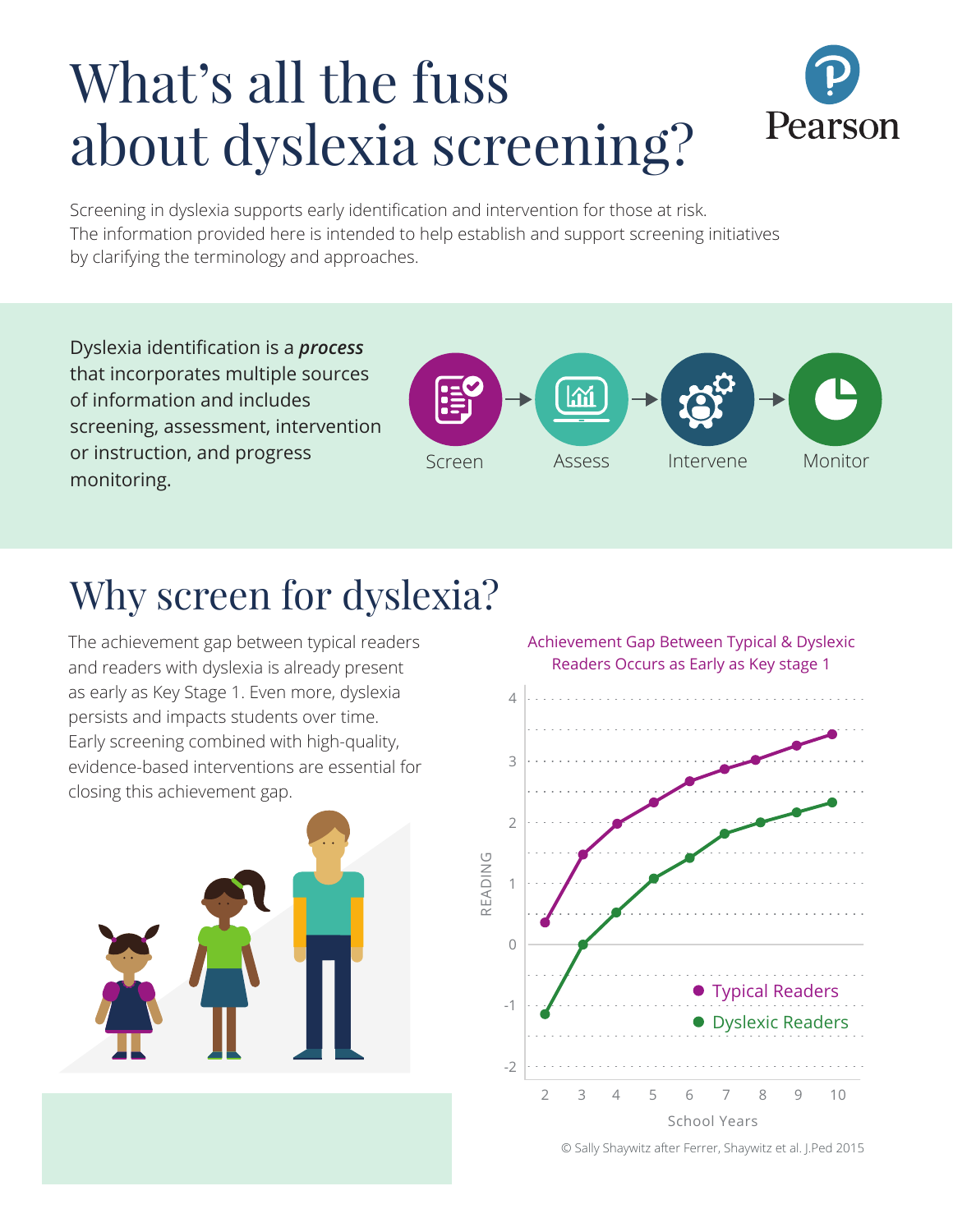# What is a screener?

Screeners are *brief* measures that are intended to sort individuals into two groups—those at risk and those not at risk. Some screeners use a cut score—that is, a "cut-off" score—that divides the two groups.





There are two broad categories of screeners:

(1) **Performance-based measures**, which require the person being screened to complete specific tasks

(2) **Rating scales**, which require a rater, such as a teacher or parent, or the individual being screened to respond to a series of statements or questions by providing each one with a rating.

## How good is the screener?

Screeners are evaluated based on the following characteristics:

Evidence-based. Use of the screener is supported by sound scientific evidence, including strong reliability and validity data. Sufficient information about the measure is reported to allow for critical evaluation and replication.

Reliable. The screener's reliability coefficients provide evidence that the items are internally consistent. Studies may also be conducted to determine whether the results are stable over time and across scorers/raters.

 $\operatorname{Valid.}$  The screener measures what it claims to measure. For example, it may show strong correlations with other established measures in the field. The most important type of validity evidence for a dyslexia screener is *clinical validity*, evidence that the screener will accurately classify children at risk for dyslexia by significantly differentiating between individuals with and without dyslexia.

The clinical validity of a screener is evaluated based on the following characteristics:

**Sensitivity:** The strength of a screening measure in finding true positives—that is, individuals who have dyslexia.

**Specificity:** The strength of a screening measure in eliminating true negatives—that is, individuals who do not have dyslexia.

**AUC (Area under the Receiver Operating Characteristics curve):** AUC estimates range from .50 (chance accuracy) to 1.00 (perfect accuracy). Many of the strongest performing clinical assessment inventories deliver AUC estimates in the 0.7 to 0.8 range.